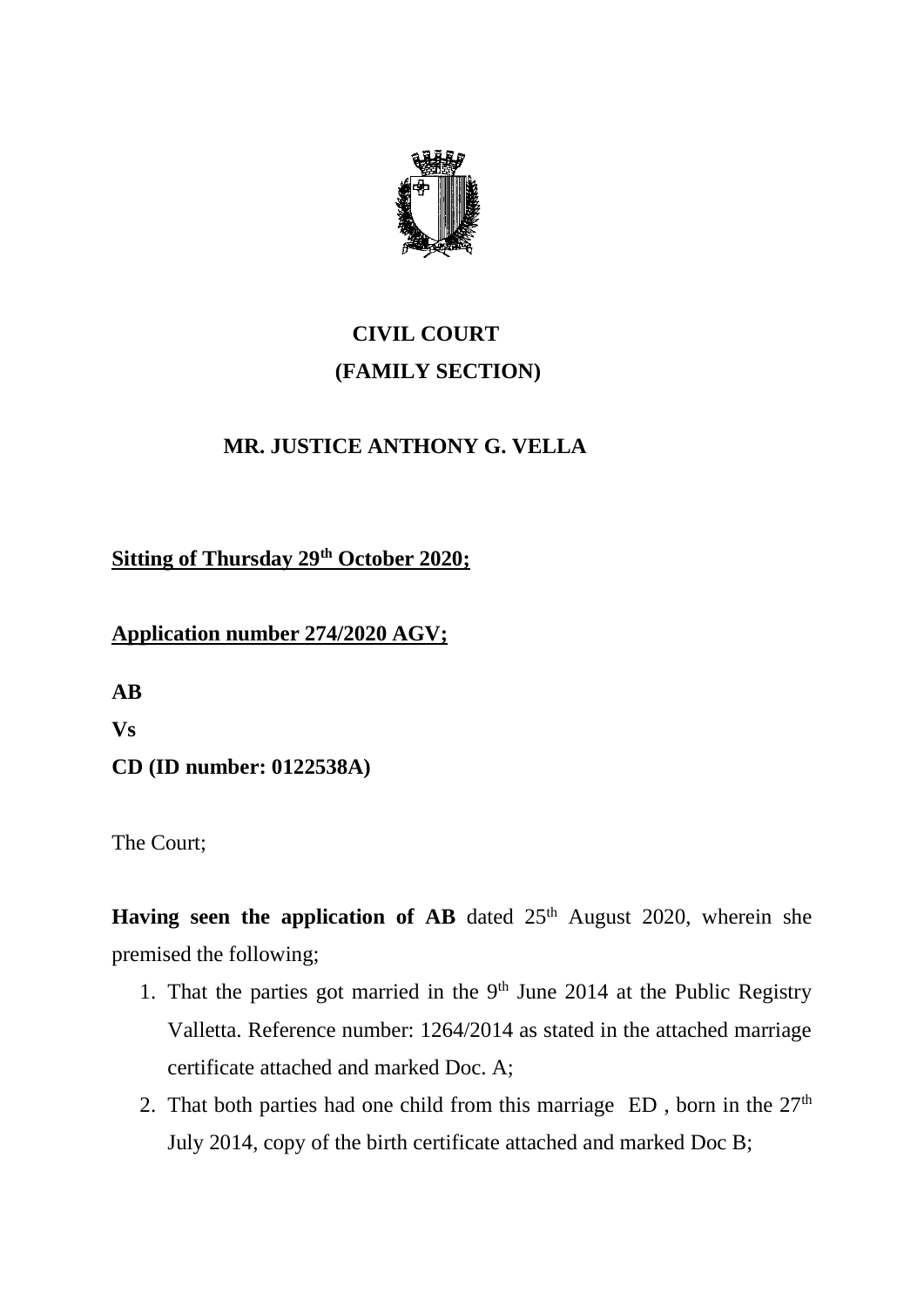- 3. That both parties declare that they have been de facto separated for more the four years that is since the year 2016 as stated in the contract of personal separation published in the acts of Notary Matthew Agius (copy here of attached and marked Doc. C);
- 4. That in the year 2020 the applicant submitted a letter to initiate the mediation process, and subsequently the parties became legally separated by means of a contract drafted and published by notary Matthew Agius (Doc. C);
- 5. That there is no reasonable prospect of reconciliation between the parties;
- 6. That both parties have till the presentation if the judicial letter, honoured all their obligations which emanate from the contract of personal separation, namely even those appertaining to the maintenance of their child ED;
- 7. That no maintenance us due from the aforementioned contract of separation, that is no sum is due to the applicant from the said respondent;
- 8. That the aforementioned is confirmed form the applicants' affidavit (copy here of attached and marked Doc. D);
- 9. That all the above-mentioned facts satisfy all the conditions requested for the parties to obtain a divorce according to Article 66 A et seq. of the Civil Code, Chapter 16 of the Laws of Malta.

Accordingly, the applicant humbly requests this Honourable Court, subject to any other necessary declarations, as it reasonably requires to;

- a. Pronounce the divorce between the parties;
- b. Order the Court Registry to inform the Director of the Public registry with the stipulated time provide by this Court, regarding the divorce of the parties.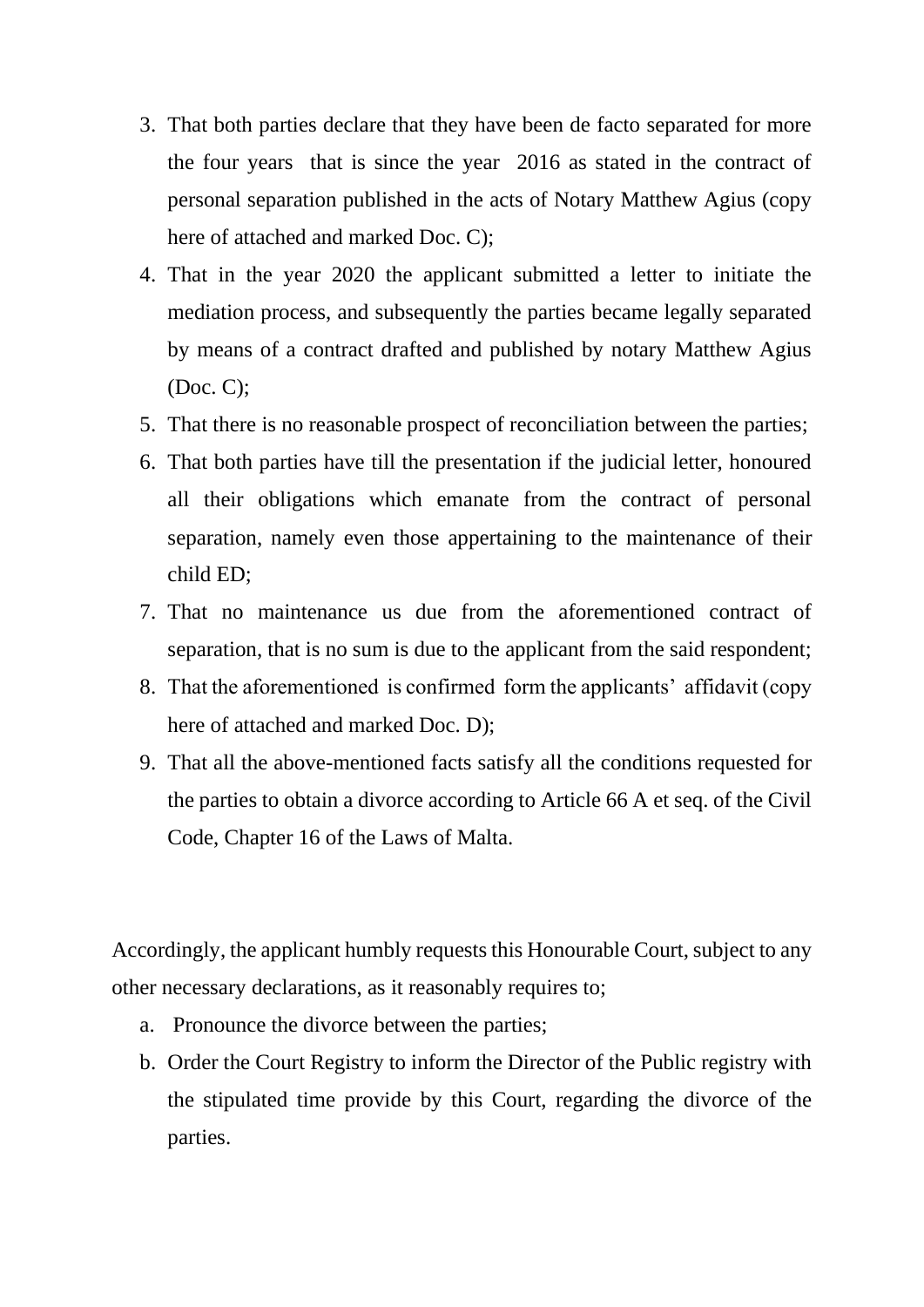Costs equally divided by both parties.

The Court having seen the reply of CD, dated 24<sup>th</sup> September 2020 that pleads with respect and declares;

- 1. That while the defendant somewhat understand the English language be it declared that he does not understand the Maltese language and therefore it is appropriate that this Honourable Court orders, in terms of Chapter 189 of the Laws of Malta, that the present proceedings be conducted in the English language;
- 2. That the defendant confirm that the contents of the application promoter of these proceedings, have been explained to him and confirms that so far, that which was declared therein by AB is correct;
- 3. That the defendant also conform that insofar as the plaintiff continues to honour the conditions agreed to in the separation contact in the acts of Notary Matthew Agius dated  $25<sup>th</sup>$  May 2020, and insofar as exponent is not order to pay costs to AB in these present proceedings then he has no objection to the request if AB for divorce;
- 4. That is what defendant has to declare at this stage;
- 5. Saving further defence pleas.

With costs and with plaintiff being summoned for purpose of reference to his oath.

Having seen all the acts of the proceedings and heard the parties' submissions.

## **DECIDE**